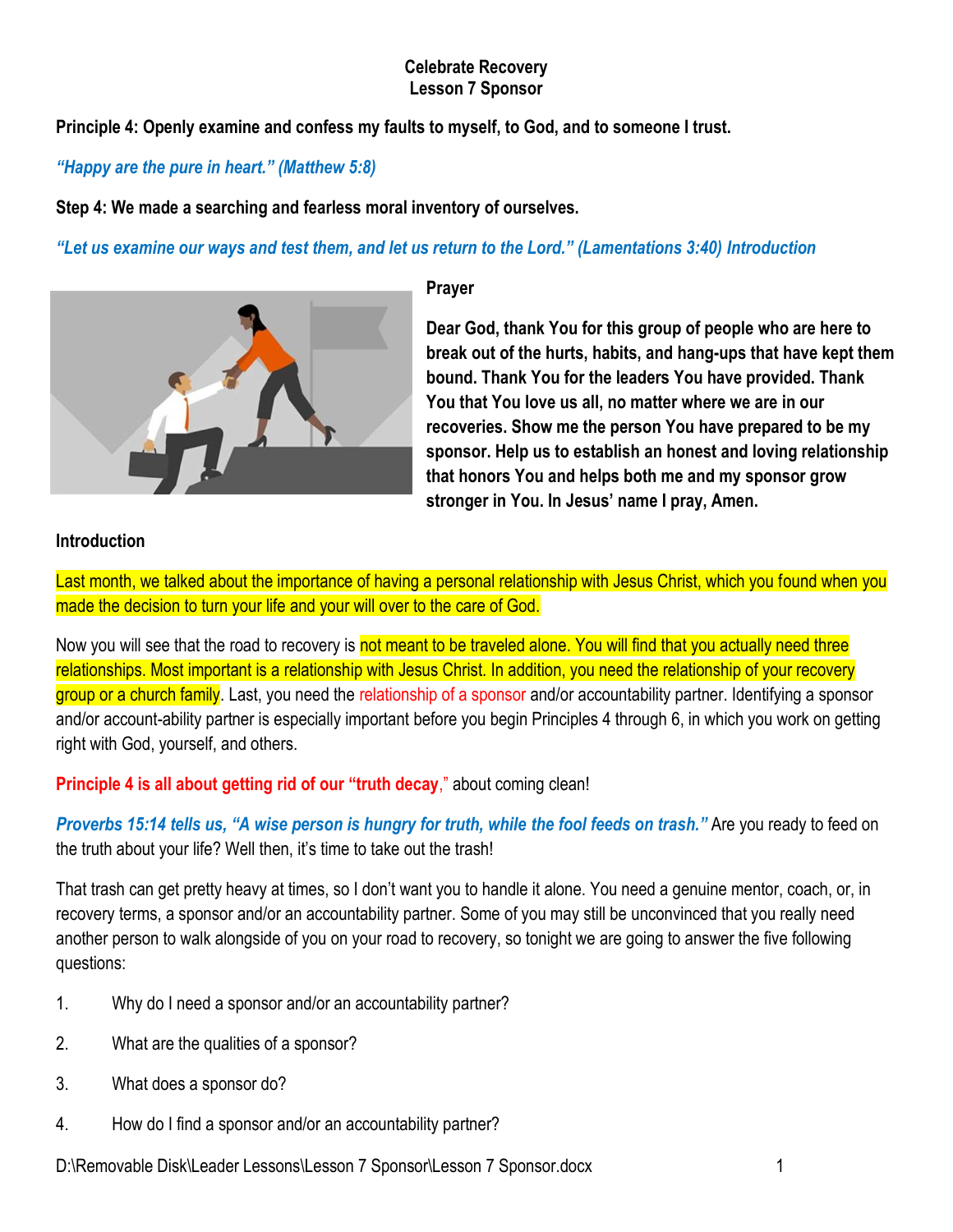5. What is the difference between a sponsor and an accountability partner?

#### **Why Do I Need a Sponsor and/or an Accountability Partner?**

There are three reasons why you need a sponsor and/or an accountability partner.

### **Having a Sponsor or Accountability Partner Is Biblical**

*Ecclesiastes 4:9 –12 (GNT) tells us, "Two are better off than one, because together they can work more effectively. If one of them falls down, the other can help him up. But if someone is alone ... there is no one to help him.... Two people can resist an attack that would defeat one person alone."* 

*Proverbs 27:17 tells us, "As iron sharpens iron, so one person sharpens another."* **The phrase "one another" is used in the New Testament over fifty times!** 

#### **Having a Sponsor or Accountability Partner Is a Key Part of Your Recovery Program**

Do you know that your recovery program has four key elements to success? If your program includes each of these areas, you are well on your way to the solution, to wholeness.

**The first key** is maintaining your honest view of reality as you work each step. I have yet to see this program fail for someone who could be completely honest with himself or herself. I have, however, seen some give up on their recoveries because they could not step out of their denial into God's truth. Having someone help to keep you honest is a real plus in successfully working the steps.

**The second key** element is making your attendance at your recovery group meetings a priority in your schedule. This doesn't include taking the summer off or not going to a meeting because it's raining outside. Don't get me wrong, it's great to take a vacation, but after the two weeks are up, come back to your meetings. Remember, your hurts, hang-ups, and habits don't take vacations. You need to make Friday nights here at Celebrate Recovery and other meeting nights that you attend a priority. A sponsor and/or an account-ability partner can encourage you to attend your meetings.

**The third element** is maintaining your spiritual program with Jesus Christ through prayer, meditation, and study of His Word. We are going to focus more on this in Principle 7, but you don't have to wait until you get there to develop your relationship with Christ. Your sponsor can pray for you and help to keep you centered on God's Word.

**The last key element** to a successful program is getting involved in service. Once you have completed Principle 8, you will be able to serve as a sponsor. Until that time, however, there are plenty of other service opportunities to get you started.

**You know, service is nothing but love in work clothes**, and there are plenty of opportunities to "suit up" for at Celebrate Recovery. We need help with, passing out lessons, and much more. If you want to get involved, see me, give me a call, or speak to your small group leader. Your sponsor can also suggest ways for you to serve. Mr. Howard 864 554 0415

Without exception, everyone here needs a sponsor and/or an accountability partner.

D:\Removable Disk\Leader Lessons\Lesson 7 Sponsor\Lesson 7 Sponsor.docx 2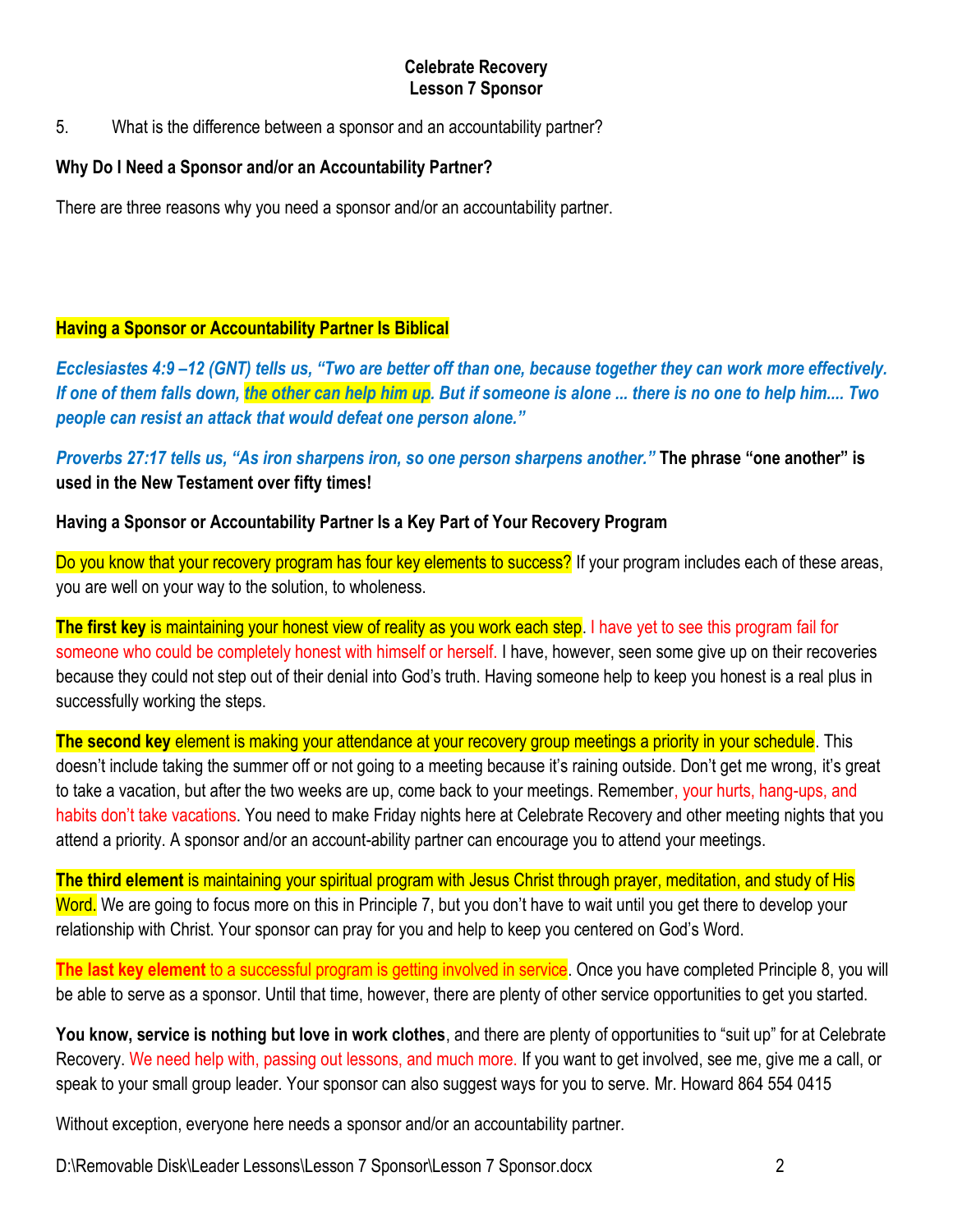Having a Sponsor and/or an Accountability Partner Is the Best Guard Against Relapse

By providing feedback to keep you on track, a sponsor and/or an accountability partner can see your old dysfunctional, selfdefeating patterns beginning to surface and point them out to you quickly. He or she can confront you with truth and love without placing shame or guilt.

*Ecclesiastes 7:5 (TLB) tells us that "It is better to be criticized by a wise man than to be praised by a fool!"* The trouble with most of us is that we would rather be ruined by praise than saved by criticism.

# **What Are the Qualities of a Sponsor?**

*"Though good advice lies deep within a counselor's heart, the wise man will draw it out" (Proverbs 20:5, TLB).* 

# **When you are selecting a sponsor, look for the following qualities:**

1. **Does his/her walk match his talk?** Is he living the eight principles? I have known many people who have the 12- Step "lingo" down pat. But their lifestyle doesn't match their talk. Be certain that the person that you choose as a sponsor is someone whose life example is worthy of imitation.

2. **Does he/she have a growing relationship with Jesus Christ?** Do you see the character of Christ developing in her?

3. **Does he/she express the desire to help others on the road to recovery?** There is a difference between helping others and **trying to fix others**. We all need to be careful to guard the sponsorship relationship from becoming unhealthy and codependent

4. **Does he/she show compassion, care**, and hope but not pity? You don't need someone to feel sorry for you, but you do need someone to be sensitive to your pain.

5. **Is he/she a good listener?** Do you sense that he honestly cares about what you have to say?

6. **Is he/she strong enough** to confront your denial or procrastination? Does she care enough about you and your recovery to challenge you?

7. **Does he/she offer suggestions?** Sometimes we need help in seeing options or alternatives that we are unable to find on our own. A good sponsor can take an objective view and offer suggestions. He should not give orders!

8. **Can she/he share their own current struggles with others?** Is she/he willing to open up and be vulnerable and transparent? I don't know about you, but I don't want a sponsor who says that he has worked the principles. I want a sponsor who is living and working the principles every day!

### **What Is the Role of a Sponsor?**

# **Let me give you six things that your sponsor can do:**

1. Be there to discuss issues in detail that are too personal or would take too much time in a meeting. This is especially true with Principle 4. You don't share your complete inventory in a group setting.

D:\Removable Disk\Leader Lessons\Lesson 7 Sponsor\Lesson 7 Sponsor.docx 3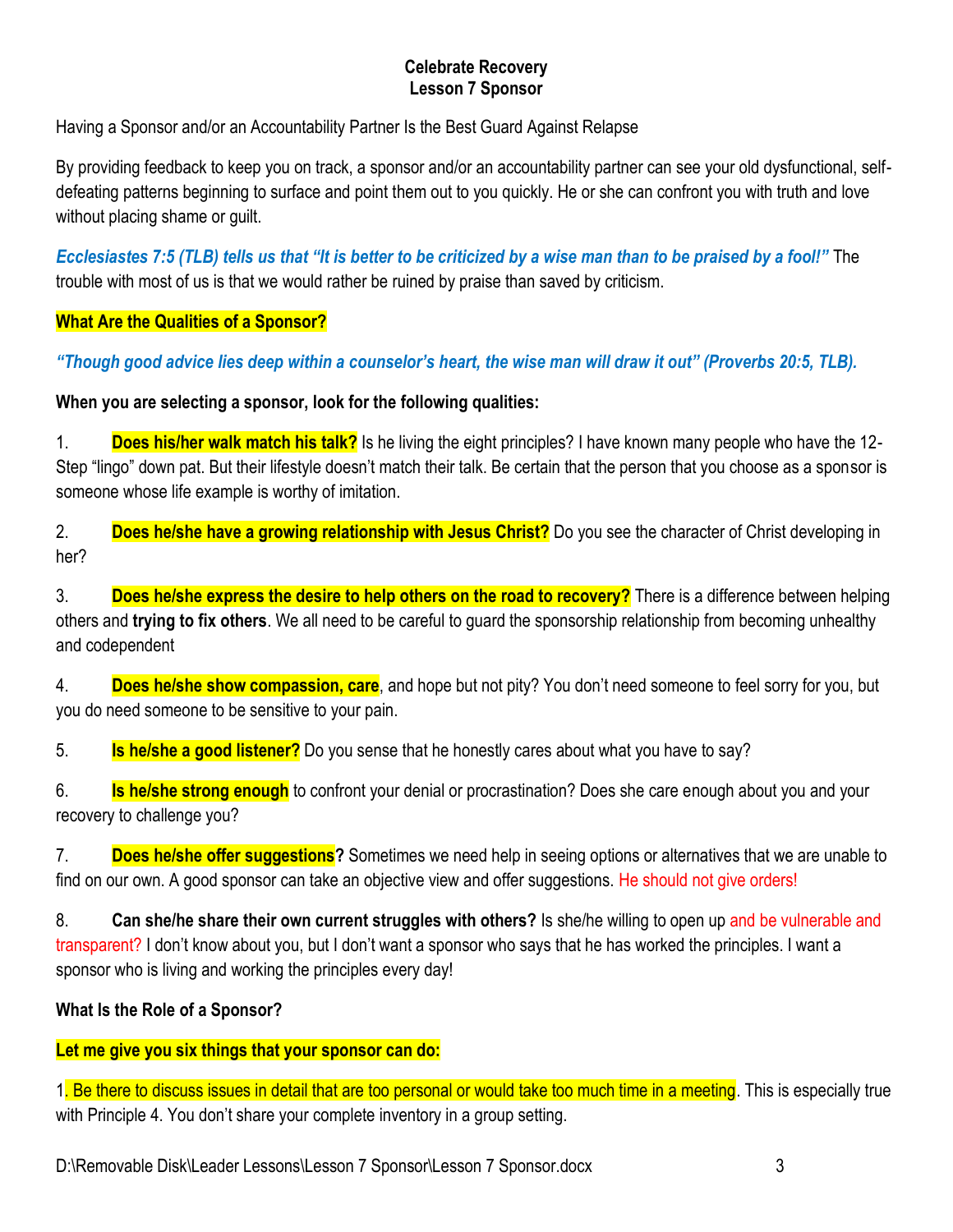"I'm the lowest form of life on the earth" is a phrase often repeated by those doing their inventory. Others deny, rationalize, and blame: "Okay, I admit I did such and such, but it's not as if I killed anybody"; "Sure, I did a, b, and c, but my spouse did d through z; compared to my spouse, I'm a saint"; "All right, I admit it, but I never would have done it if my boss wasn't such a jerk."

The sponsor can be there to share his or her own experiences and to offer strength and hope: "You think you feel like a bum! Let me tell you how I felt when I did my inventory!" The sponsor's role is to model Christ's grace, forgiveness, and to give a sense of perspective.

2. Is available in times of crisis or potential relapse. I have always told the newcomers that I have sponsored, "Call me before you take that first drink. You can still take it after we talk, if you decide to. But please call first!" Remember E*cclesiastes 4:12 (GNT): "Two people can resist an attack that would defeat one person alone."*

- 1 Serves as a sounding board by providing an objective point of view. This is especially true in Principle 6. When you are dealing with the sensitive area of making amends and offering forgiveness, you need a good sounding board.
- 2 There to encourage you to work the principles at your own speed. It is not his job to work the principles for you! He can coach your progress, confront you when you're stuck, and slow you down when you're working too fast.
- 3 Most important, attempts to model the lifestyle that results from working the eight principles. It's difficult to inspire others to accomplish what you haven't been willing to try yourself. A good sponsor lives the principles.
- 4 A sponsor can resign or be fired. Sponsorship is not a lifetime position.

# **How Do I Find a Sponsor and/or an Accountability Partner?**

The responsibility of finding a sponsor and/or an accountability partner is yours, but let me give you a few final guidelines to help you in your search.

- **1. First and foremost, the person MUST be of the same sex as you.** NO EXCEPTIONS. I don't think I need to expand this one.
- **2.** Can you relate to this person's story? If you are choosing someone to be your sponsor, does he or she meet the qualities of a good sponsor that we just covered?
- **3.** Come to CR, NA AA,. Invest some time in fellowship and get to know others in your group. That's the main reason we have these fellowship events.
- **4.** If you ask someone to be your sponsor and/or an accountability partner, and that person says no, do not take it as a personal rejection. Remember that their own recovery has to come first. I know a lot of you have asked your small group leader to be your sponsor. They all sponsor others, and the responsibility of leadership is great. If they turn you down, it's not personal. Their plate is simply too full! If someone turns you down, ask someone else! You can even ask for a "temporary" sponsor and/or an accountability partner. Remember, these are not lifetime commitments.
- **5.** Most important, ask God to lead you to the sponsor and/or an accountability partner of His choosing. He knows you and everyone in this room. He has someone in mind already for you. All you need to do is ask!

# **What Is the Difference between a Sponsor and an Accountability Partner?**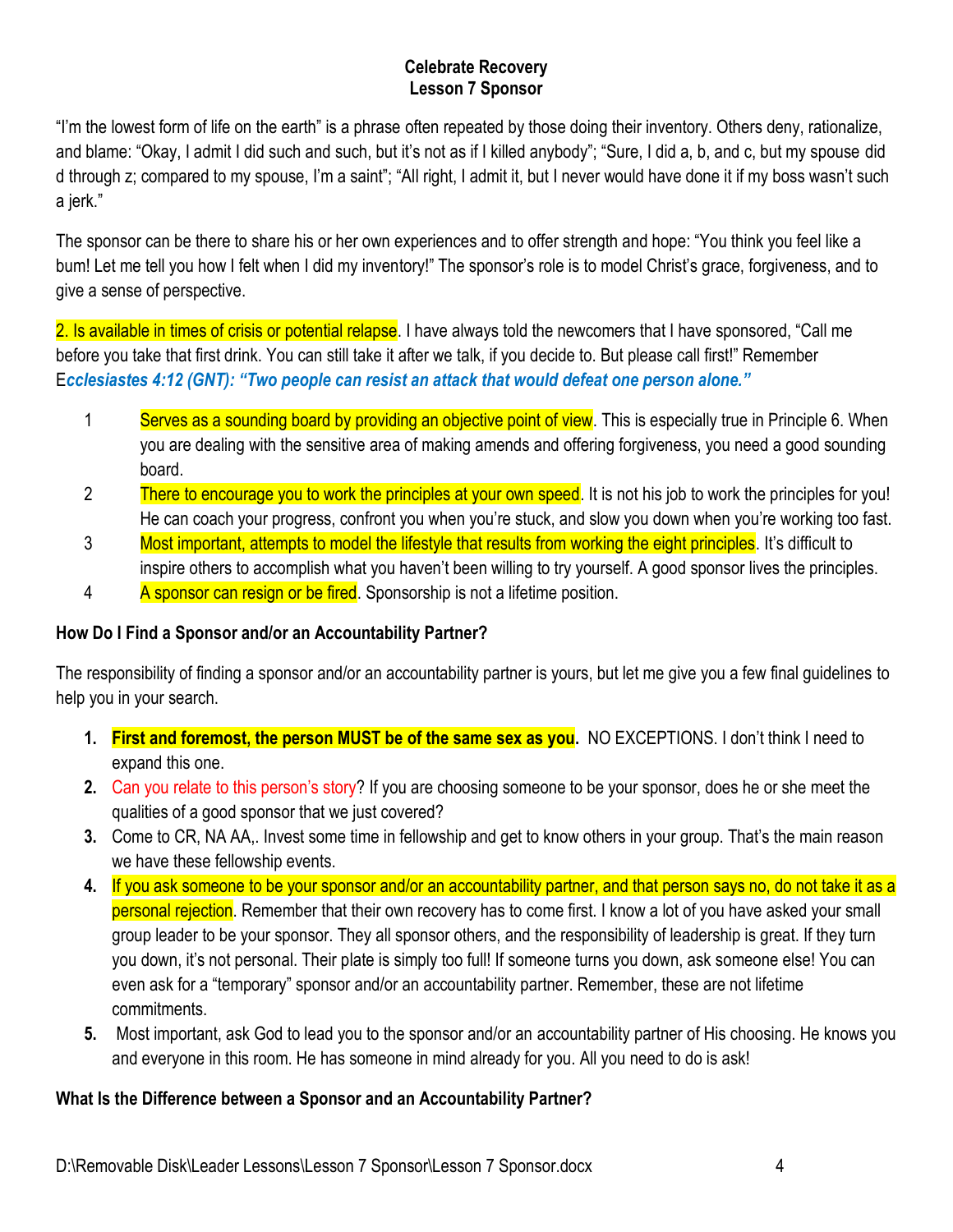A sponsor is someone who has completed the 12 Steps. He or she meets the six requirements that we talked about in the "Role of a Sponsor." The main goal of this relationship is to choose someone to guide you through the program.

An accountability partner is someone you ask to hold you accountable for certain areas of your recovery or issues, such as meeting attendance, journaling, and so forth. This person can be at the same level of recovery as you are, unlike a sponsor, The accountability partner or group acts as the "team," whereas the sponsor's role is that of a "coach."

You can start forming accountability teams in your small groups tonight. When you share, just ask if anyone is interested. Let God work and see what happens. I can guarantee this, though: nothing will happen if you don't ask.

**Start looking for** and building your support team tonight! Let's close in prayer.

# *Prayer*

*Dear God, thank You for this group of people who are here to break out of the hurts, habits, and hang-ups that have kept them bound. Thank You for the leaders You have provided. Thank You that You love us all, no matter where we are in our recoveries. Show me the person You have prepared to be my sponsor. Help us to establish an honest and loving relationship that honors You and helps both me and my sponsor grow stronger in You. In Jesus' name I pray, Amen.*

# **Think, Write**

1 Why is it important for you to have a support team?

2 What qualities are you looking for in a sponsor?

3 How have you attempted to find a sponsor/accountability partner?